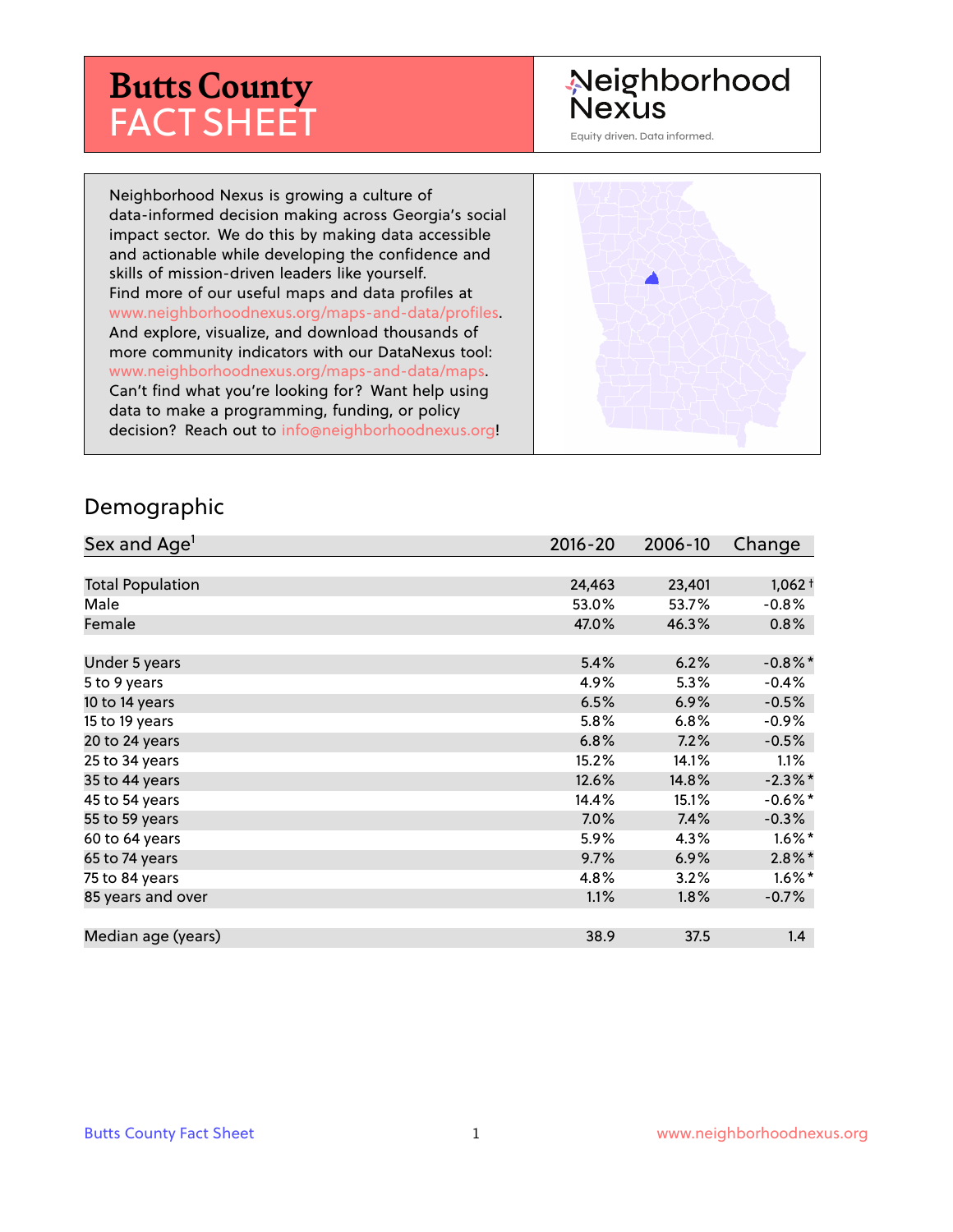# Demographic, continued...

| Race <sup>2</sup>                                   | $2016 - 20$ | 2006-10 | Change     |
|-----------------------------------------------------|-------------|---------|------------|
| <b>Total population</b>                             | 24,463      | 23,401  | $1,062+$   |
| One race                                            | 97.4%       | 99.6%   | $-2.2%$ *  |
| White                                               | 67.5%       | 69.8%   | $-2.3\%$ * |
| <b>Black or African American</b>                    | 28.4%       | 28.2%   | 0.2%       |
| American Indian and Alaska Native                   | 0.0%        | 0.2%    | $-0.2%$    |
| Asian                                               | 0.5%        | 0.7%    | $-0.2%$    |
| Native Hawaiian and Other Pacific Islander          | 0.0%        | 0.0%    | 0.0%       |
| Some other race                                     | 1.0%        | 0.7%    | 0.3%       |
| Two or more races                                   | 2.6%        | 0.4%    | $2.2\%$ *  |
| Race alone or in combination with other race(s) $3$ | $2016 - 20$ | 2006-10 | Change     |
| Total population                                    | 24,463      | 23,401  | $1,062 +$  |
| White                                               | 69.6%       | 70.1%   | $-0.5%$    |
| <b>Black or African American</b>                    | 30.5%       | 28.3%   | $2.2\%$ *  |
| American Indian and Alaska Native                   | 0.3%        | 0.4%    | $-0.1%$    |
| Asian                                               | 0.5%        | 0.9%    | $-0.4%$    |
| Native Hawaiian and Other Pacific Islander          | 0.0%        | 0.1%    | $-0.1%$    |
| Some other race                                     | 1.8%        | 0.7%    | $1.1\%$ *  |
| Hispanic or Latino and Race <sup>4</sup>            | $2016 - 20$ | 2006-10 | Change     |
| Total population                                    | 24,463      | 23,401  | $1,062 +$  |
| Hispanic or Latino (of any race)                    | 3.4%        | 2.4%    | $1.0\%$ †  |
| Not Hispanic or Latino                              | 96.6%       | 97.6%   | $-1.0%$ +  |
| White alone                                         | 65.8%       | 68.4%   | $-2.5%$ *  |
| Black or African American alone                     | 28.2%       | 27.9%   | 0.3%       |
| American Indian and Alaska Native alone             | $0.0\%$     | 0.2%    | $-0.2%$    |
| Asian alone                                         | 0.5%        | 0.7%    | $-0.2%$    |
| Native Hawaiian and Other Pacific Islander alone    | 0.0%        | 0.0%    | 0.0%       |
| Some other race alone                               | 0.3%        | 0.0%    | 0.3%       |
| Two or more races                                   | 1.8%        | 0.4%    | $1.4\%$ *  |
| U.S. Citizenship Status <sup>5</sup>                | $2016 - 20$ | 2006-10 | Change     |
| Foreign-born population                             | 787         | 461     | 326        |
| Naturalized U.S. citizen                            | 38.4%       | 14.8%   | 23.6%*     |
| Not a U.S. citizen                                  | 61.6%       | 85.2%   | $-23.6%$   |
| Citizen, Voting Age Population <sup>6</sup>         | $2016 - 20$ | 2006-10 | Change     |
|                                                     |             |         |            |
| Citizen, 18 and over population                     | 19,117      | 17,838  | $1,279*$   |
| Male                                                | 54.0%       | 53.9%   | 0.0%       |
| Female                                              | 46.0%       | 46.1%   | $-0.0%$    |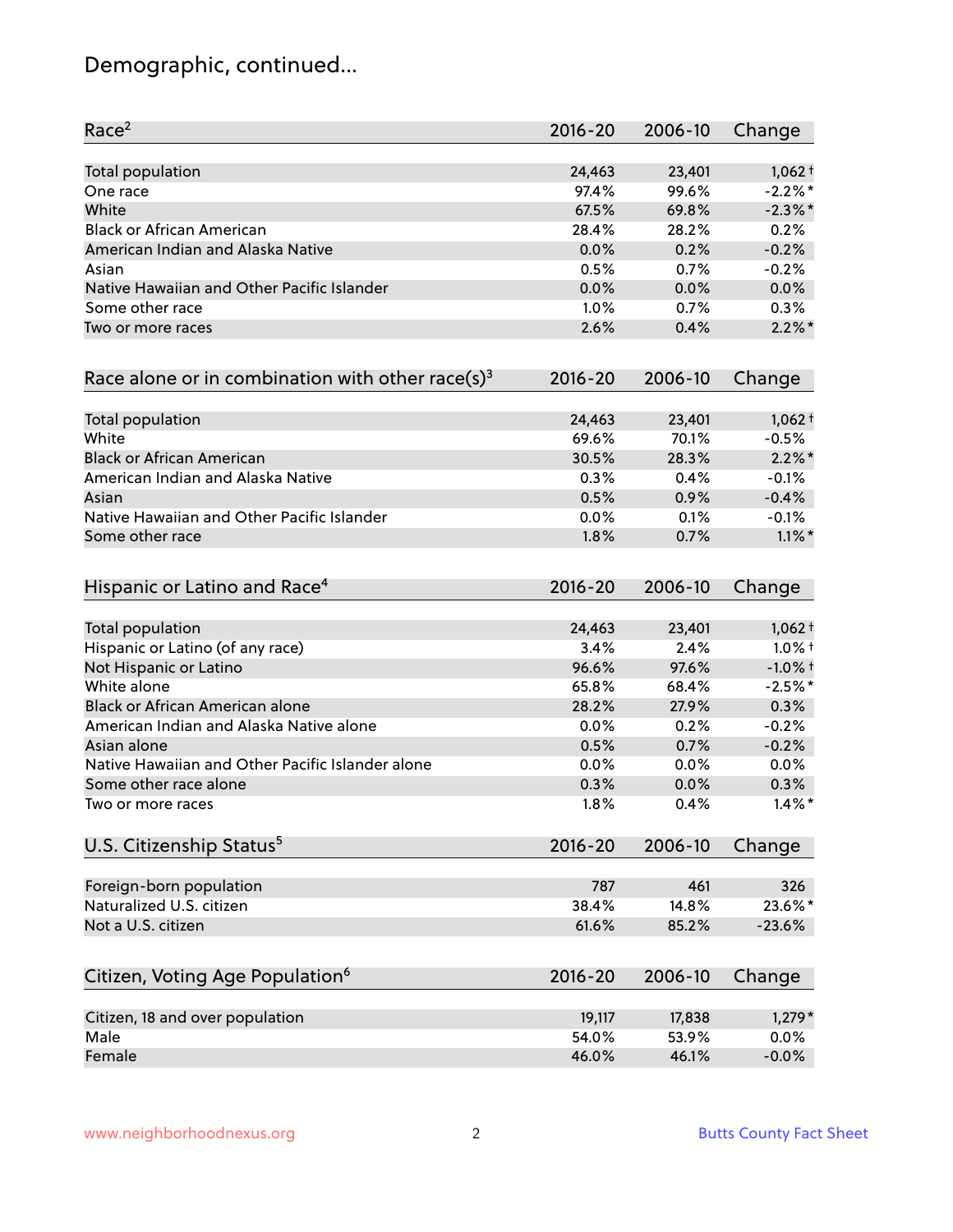#### Economic

| Income <sup>7</sup>                                 | 2016-20 | 2006-10 | Change     |
|-----------------------------------------------------|---------|---------|------------|
|                                                     |         |         |            |
| All households                                      | 8,342   | 7,789   | 553*       |
| Less than \$10,000                                  | 4.8%    | 5.6%    | $-0.8%$    |
| \$10,000 to \$14,999                                | 5.8%    | 6.6%    | $-0.8%$    |
| \$15,000 to \$24,999                                | 10.2%   | 11.0%   | $-0.8%$    |
| \$25,000 to \$34,999                                | 11.0%   | 12.0%   | $-1.0%$    |
| \$35,000 to \$49,999                                | 19.9%   | 13.2%   | $6.7\%$ *  |
| \$50,000 to \$74,999                                | 15.9%   | 24.7%   | $-8.8\%$ * |
| \$75,000 to \$99,999                                | 11.9%   | 12.2%   | $-0.3%$    |
| \$100,000 to \$149,999                              | 14.0%   | 12.6%   | 1.3%       |
| \$150,000 to \$199,999                              | 4.4%    | 0.8%    | $3.7\%$ *  |
| \$200,000 or more                                   | 2.1%    | 1.3%    | 0.8%       |
| Median household income (dollars)                   | 48,282  | 52,257  | $-3,975$   |
| Mean household income (dollars)                     | 69,980  | 59,172  | 10,808*    |
| With earnings                                       | 74.0%   | 77.5%   | $-3.5%$    |
| Mean earnings (dollars)                             | 68,929  | 61,541  | 7,388*     |
| <b>With Social Security</b>                         | 36.9%   | 31.4%   | $5.5%$ *   |
| Mean Social Security income (dollars)               | 17,882  | 15,070  | 2,812*     |
| With retirement income                              | 24.1%   | 20.4%   | $3.6\%$ *  |
| Mean retirement income (dollars)                    | 32,728  | 17,677  | 15,051*    |
| With Supplemental Security Income                   | 7.2%    | 5.2%    | 2.0%       |
| Mean Supplemental Security Income (dollars)         | 12,343  | 7,773   | 4,570*     |
| With cash public assistance income                  | 1.3%    | 1.7%    | $-0.5%$    |
| Mean cash public assistance income (dollars)        | 2,448   | 1,788   | 661        |
| With Food Stamp/SNAP benefits in the past 12 months | 15.0%   | 13.5%   | 1.5%       |
|                                                     |         |         |            |
| Families                                            | 6,142   | 5,915   | 227        |
| Less than \$10,000                                  | 4.3%    | 3.9%    | 0.4%       |
| \$10,000 to \$14,999                                | 3.7%    | 3.1%    | 0.5%       |
| \$15,000 to \$24,999                                | 9.2%    | 8.0%    | 1.2%       |
| \$25,000 to \$34,999                                | 12.8%   | 10.7%   | 2.2%       |
| \$35,000 to \$49,999                                | 13.7%   | 15.6%   | $-1.8%$    |
| \$50,000 to \$74,999                                | 16.7%   | 25.1%   | $-8.4\%$ * |
| \$75,000 to \$99,999                                | 14.0%   | 15.0%   | $-1.1%$    |
| \$100,000 to \$149,999                              | 17.5%   | 16.2%   | 1.3%       |
| \$150,000 to \$199,999                              | 5.8%    | 1.0%    | 4.8%*      |
| \$200,000 or more                                   | 2.3%    | 1.4%    | 0.9%       |
| Median family income (dollars)                      | 61,188  | 59,511  | 1,677      |
| Mean family income (dollars)                        | 76,606  | 66,789  | 9,818*     |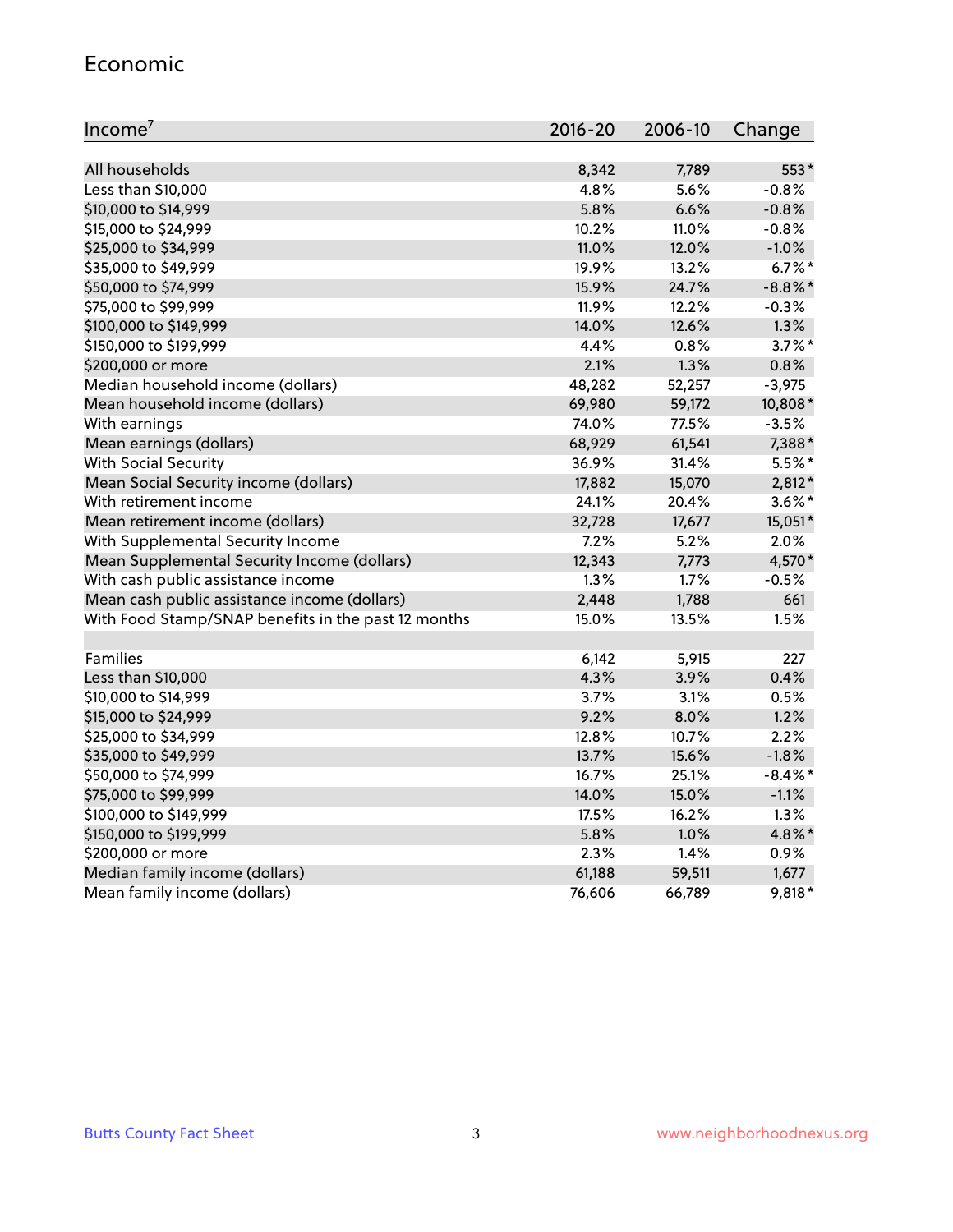### Economic, continued...

| Income, continued <sup>8</sup>                           | $2016 - 20$ | 2006-10 | Change    |
|----------------------------------------------------------|-------------|---------|-----------|
|                                                          |             |         |           |
| Nonfamily households                                     | 2,200       | 1,874   | 326       |
| Median nonfamily income (dollars)                        | 34,971      | 23,750  | 11,221    |
| Mean nonfamily income (dollars)                          | 46,594      | 31,264  | 15,330*   |
|                                                          |             |         |           |
| Median earnings for workers (dollars)                    | 30,980      | 28,370  | 2,610     |
| Median earnings for male full-time, year-round workers   | 43,911      | 38,801  | 5,110     |
| (dollars)                                                |             |         |           |
| Median earnings for female full-time, year-round workers | 32,408      | 31,310  | 1,098     |
| (dollars)                                                |             |         |           |
|                                                          |             |         |           |
| Per capita income (dollars)                              | 25,343      | 20,963  | 4,380*    |
|                                                          |             |         |           |
| Families and People Below Poverty Level <sup>9</sup>     | $2016 - 20$ | 2006-10 | Change    |
|                                                          |             |         |           |
| <b>All families</b>                                      | 15.7%       | 9.0%    | $6.8\%$ * |
| With related children under 18 years                     | 28.0%       | 17.5%   | 10.5%*    |
| With related children under 5 years only                 | 22.8%       | 18.1%   | 4.7%      |
| Married couple families                                  | 6.8%        | 5.3%    | 1.5%      |
| With related children under 18 years                     | 14.8%       | 10.1%   | 4.7%      |
| With related children under 5 years only                 | 21.0%       | 8.4%    | 12.6%*    |
| Families with female householder, no husband present     | 35.2%       | 25.9%   | 9.3%      |
| With related children under 18 years                     | 44.4%       | 44.3%   | 0.1%      |
| With related children under 5 years only                 | 28.0%       | 46.4%   | $-18.4%$  |
|                                                          |             |         |           |
| All people                                               | 21.7%       | 12.4%   | $9.4\%$ * |
| Under 18 years                                           | 35.7%       | 19.1%   | 16.6%*    |
| Related children under 18 years                          | 35.7%       | 19.1%   | 16.6%*    |
| Related children under 5 years                           | 35.8%       | 25.4%   | 10.5%     |
| Related children 5 to 17 years                           | 35.7%       | 16.8%   | 19.0%*    |
| 18 years and over                                        | 17.7%       | 10.2%   | $7.5%$ *  |
| 18 to 64 years                                           | 19.8%       | 10.3%   | $9.5%$ *  |
| 65 years and over                                        | 10.0%       | 10.0%   | $0.0\%$   |
| People in families                                       | 21.1%       | 10.1%   | 10.9%*    |
| Unrelated individuals 15 years and over                  | 25.6%       | 28.3%   | $-2.7%$   |
|                                                          |             |         |           |
| Non-Hispanic white people                                | 16.3%       | 7.5%    | 8.9%*     |
| Black or African-American people                         | 40.3%       | 26.0%   | 14.4%*    |
| Asian people                                             | $0.0\%$     | 0.0%    | $0.0\%$   |
| Hispanic or Latino people                                | 2.2%        | 0.0%    | 2.2%      |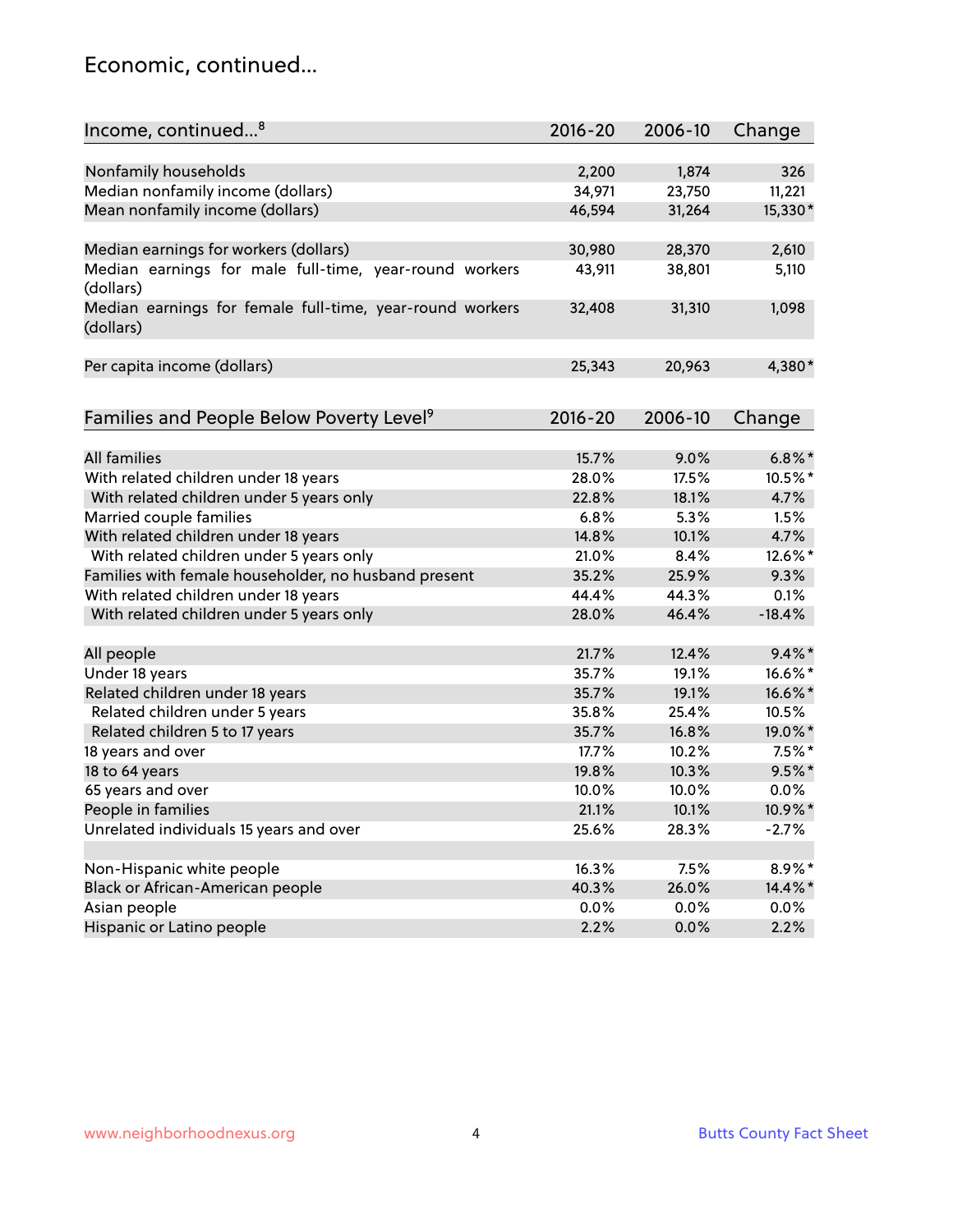# Employment

| Employment Status <sup>10</sup>                                                               | 2010        | 2020    | Change    |
|-----------------------------------------------------------------------------------------------|-------------|---------|-----------|
| In Labor Force                                                                                | 10,739      | 10,491  | 10,491    |
| <b>Unemployment Rate</b>                                                                      | 6.2%        | 11.5%   | $-5.3%$   |
| Industry <sup>11</sup>                                                                        | $2016 - 20$ | 2006-10 | Change    |
|                                                                                               |             |         |           |
| Civilian employed population 16 years and over                                                | 9,347       | 9,744   | $-397$    |
| Agriculture, forestry, fishing and hunting, and mining                                        | 0.4%        | 1.2%    | $-0.8%$   |
| Construction                                                                                  | 10.5%       | 12.5%   | $-2.0%$   |
| Manufacturing                                                                                 | 11.3%       | 15.6%   | $-4.3%$   |
| Wholesale trade                                                                               | 4.0%        | 2.4%    | 1.6%      |
| Retail trade                                                                                  | 15.0%       | 13.2%   | 1.8%      |
| Transportation and warehousing, and utilities                                                 | 9.1%        | 10.7%   | $-1.6%$   |
| Information                                                                                   | 0.8%        | 1.1%    | $-0.3%$   |
| Finance and insurance, and real estate and rental and leasing                                 | 6.3%        | 2.8%    | $3.5\%$ * |
| Professional, scientific, and management, and administrative<br>and waste management services | 7.0%        | 8.8%    | $-1.8%$   |
| Educational services, and health care and social assistance                                   | 18.1%       | 16.1%   | 1.9%      |
| Arts, entertainment, and recreation, and accommodation and<br>food services                   | 6.3%        | 4.1%    | 2.2%      |
| Other services, except public administration                                                  | 5.7%        | 4.9%    | 0.8%      |
| <b>Public administration</b>                                                                  | 5.5%        | 6.5%    | $-1.0%$   |
| Occupation <sup>12</sup>                                                                      | $2016 - 20$ | 2006-10 | Change    |
|                                                                                               |             |         |           |
| Civilian employed population 16 years and over                                                | 9,347       | 9,744   | $-397$    |
| Management, business, science, and arts occupations                                           | 27.8%       | 25.0%   | 2.7%      |
| Service occupations                                                                           | 15.8%       | 12.0%   | $3.7\%$ * |
| Sales and office occupations                                                                  | 26.2%       | 24.1%   | 2.1%      |
| Natural<br>resources,<br>construction,<br>and<br>maintenance<br>occupations                   | 10.9%       | 18.5%   | $-7.7%$ * |
| Production, transportation, and material moving occupations                                   | 19.4%       | 20.3%   | $-0.9%$   |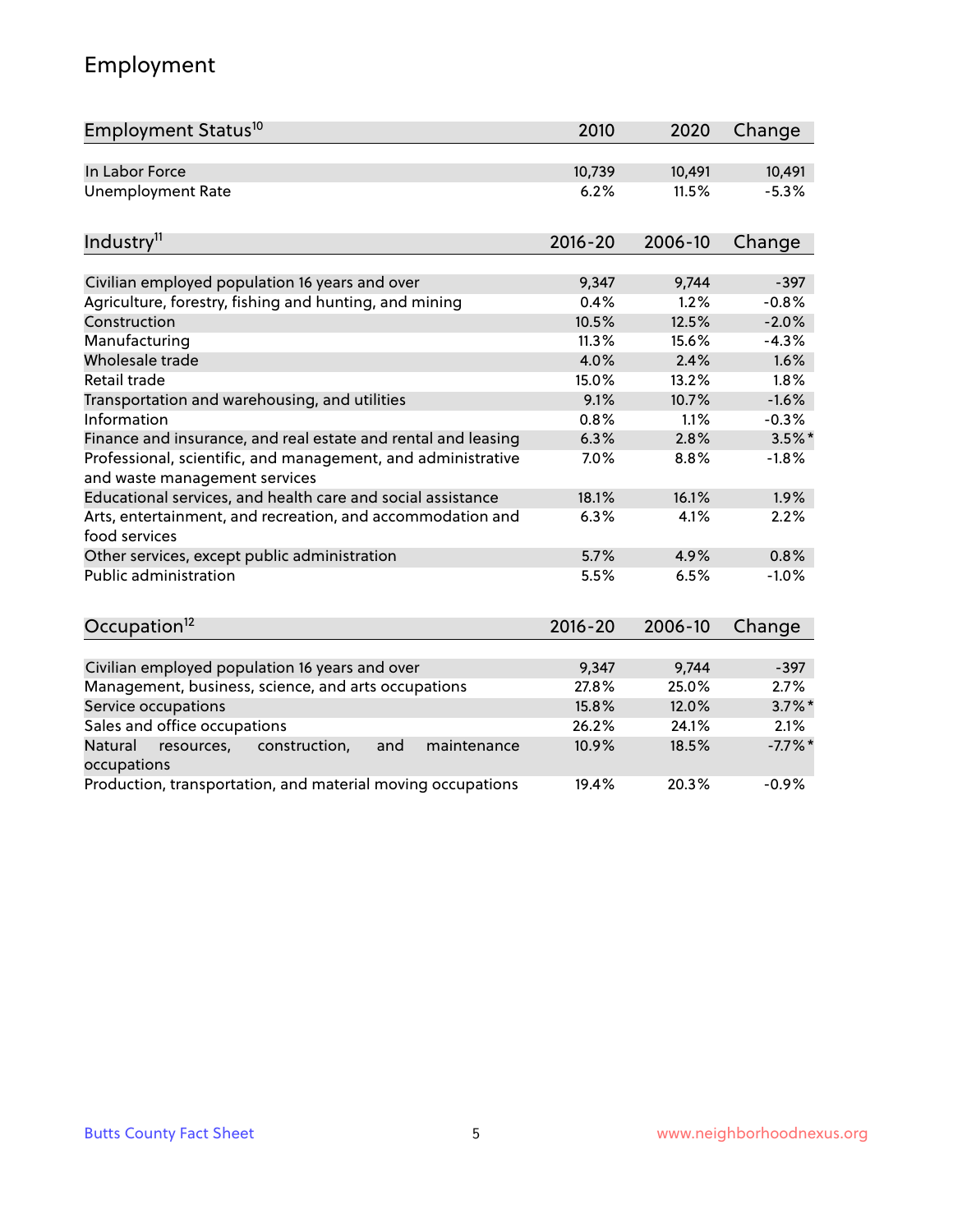# Employment, continued...

| Class of Worker <sup>13</sup>                          | $2016 - 20$ | 2006-10 | Change  |
|--------------------------------------------------------|-------------|---------|---------|
| Civilian employed population 16 years and over         | 9,347       | 9,744   | $-397$  |
| Private wage and salary workers                        | 80.1%       | 76.7%   | 3.4%    |
| Government workers                                     | 15.9%       | 16.2%   | $-0.3%$ |
| Self-employed in own not incorporated business workers | 4.0%        | 6.4%    | $-2.3%$ |
| Unpaid family workers                                  | 0.0%        | 0.7%    | $-0.7%$ |
|                                                        |             |         |         |
| Job Flows <sup>14</sup>                                | 2019        | 2010    | Change  |
| Total Jobs in county                                   | 6,644       | 5,600   | 1,044   |
| Held by residents of county                            | 27.8%       | 36.3%   | $-8.5%$ |
| Held by non-residents of county                        | 72.2%       | 63.7%   | 8.5%    |
|                                                        |             |         |         |
| Jobs by Industry Sector <sup>15</sup>                  | 2019        | 2010    | Change  |
| Total Jobs in county                                   | 6,644       | 5,600   | 1,044   |
| <b>Goods Producing sectors</b>                         | 12.9%       | 11.6%   | 1.2%    |
| Trade, Transportation, and Utilities sectors           | 35.2%       | 27.8%   | 7.4%    |
| All Other Services sectors                             | 52.0%       | 60.6%   | $-8.7%$ |
|                                                        |             |         |         |
| Total Jobs in county held by county residents          | 1,847       | 2,033   | $-186$  |
| <b>Goods Producing sectors</b>                         | 17.3%       | 15.1%   | 2.2%    |
| Trade, Transportation, and Utilities sectors           | 21.7%       | 18.9%   | 2.7%    |
| All Other Services sectors                             | 61.1%       | 66.0%   | $-4.9%$ |
| Jobs by Earnings <sup>16</sup>                         | 2019        | 2010    | Change  |
|                                                        |             |         |         |
| Total Jobs in county                                   | 6,644       | 5,600   | 1,044   |
| Jobs with earnings \$1250/month or less                | 24.1%       | 27.4%   | $-3.3%$ |
| Jobs with earnings \$1251/month to \$3333/month        | 44.6%       | 44.9%   | $-0.4%$ |
| Jobs with earnings greater than \$3333/month           | 31.3%       | 27.7%   | 3.7%    |
| Total Jobs in county held by county residents          | 1,847       | 2,033   | $-186$  |
| Jobs with earnings \$1250/month or less                | 30.8%       | 33.3%   | $-2.6%$ |
| Jobs with earnings \$1251/month to \$3333/month        | 43.3%       | 40.7%   | $2.6\%$ |
| Jobs with earnings greater than \$3333/month           | 25.9%       | 26.0%   | $-0.0%$ |
|                                                        |             |         |         |
| Jobs by Age of Worker <sup>17</sup>                    | 2019        | 2010    | Change  |
| Total Jobs in county                                   | 6,644       | 5,600   | 1,044   |
| Jobs with workers age 29 or younger                    | 25.7%       | 20.2%   | 5.6%    |
| Jobs with workers age 30 to 54                         | 52.5%       | 59.7%   | $-7.2%$ |
| Jobs with workers age 55 or older                      | 21.8%       | 20.1%   | 1.7%    |
|                                                        |             |         |         |
| Total Jobs in county held by county residents          | 1,847       | 2,033   | $-186$  |
| Jobs with workers age 29 or younger                    | 25.7%       | 20.3%   | 5.3%    |
| Jobs with workers age 30 to 54                         | 48.0%       | 56.0%   | $-8.0%$ |
| Jobs with workers age 55 or older                      | 26.4%       | 23.7%   | 2.7%    |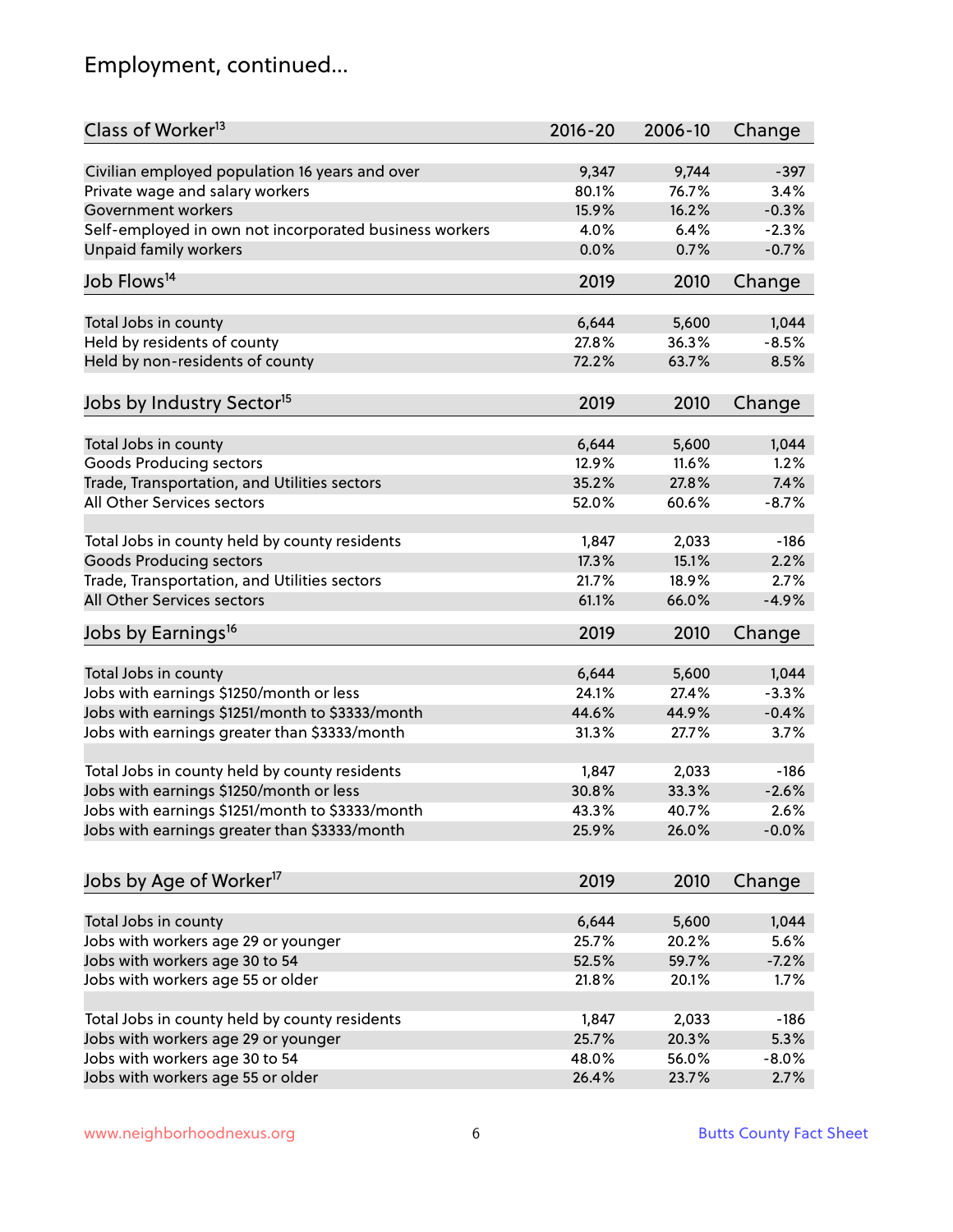#### Education

| Early Learning <sup>18</sup>                        |              |              | 2022         |
|-----------------------------------------------------|--------------|--------------|--------------|
| Licensed Capacity of Early Learning Centers         |              |              | 620          |
| Licenced capacity per 1,000 children ages 0-4       |              |              | 438.2        |
| School Enrollment <sup>19</sup>                     | 2022         | 2010         | Change       |
|                                                     |              |              |              |
| <b>Enrolled in Public School</b>                    | 3,519        | 3,551        | $-32$        |
| White<br><b>Black or African-American</b>           | 56.4%        | 63.3%        | $-7.0%$      |
|                                                     | 31.5%        | 31.1%        | 0.5%<br>0.3% |
| Asian<br><b>Native American</b>                     | 0.3%         | 0.0%         |              |
| Pacific Islander                                    | 0.1%<br>0.0% | 0.0%         | 0.1%         |
| <b>Biracial or Multi-Racial</b>                     | 6.3%         | 0.0%<br>2.8% | 0.0%<br>3.4% |
|                                                     |              |              |              |
| Hispanic or Latino                                  | 5.4%         | 2.3%         | 3.1%         |
| Georgia Milestones: 3rd Grade Reading <sup>20</sup> |              |              | 2019         |
| <b>Number of Students Tested</b>                    |              |              | 262          |
| Proficient or Distinguished                         |              |              | 30.9%        |
| Georgia Milestones: 8th Grade Math <sup>21</sup>    |              |              | 2019         |
|                                                     |              |              |              |
| <b>Number of Students Tested</b>                    |              |              | 269          |
| Proficient or Distinguished                         |              |              | 16.0%        |
| Graduation Rates <sup>22</sup>                      | 2021         | 2012         | Change       |
| Cohort                                              | 242          | 260          | $-18$        |
| <b>High School Graduation Rate</b>                  | 89.3%        | 67.3%        | 21.9%        |
|                                                     |              |              |              |
| Educational Attainment <sup>23</sup>                | $2016 - 20$  | 2006-10      | Change       |
| Population 25 years and over                        | 17,284       | 15,820       | $1,464*$     |
| Less than 9th grade                                 | 3.7%         | 5.6%         | $-1.9%$ *    |
| 9th to 12th grade, no diploma                       | 16.2%        | 17.9%        | $-1.7%$      |
| High school graduate (includes equivalency)         | 41.3%        | 45.1%        | $-3.8%$      |
| Some college, no degree                             | 20.6%        | 16.7%        | $3.9\%$ *    |
| Associate's degree                                  | 7.2%         | 5.6%         | 1.6%         |
| Bachelor's degree                                   | 7.8%         | 5.1%         | $2.7\%$ *    |
| Graduate or professional degree                     | 3.3%         | 3.9%         |              |
|                                                     |              |              | $-0.7%$      |
| Percent high school graduate or higher              | 80.1%        | 76.5%        | 3.7%         |
| Percent bachelor's degree or higher                 | 11.1%        | 9.1%         | 2.0%         |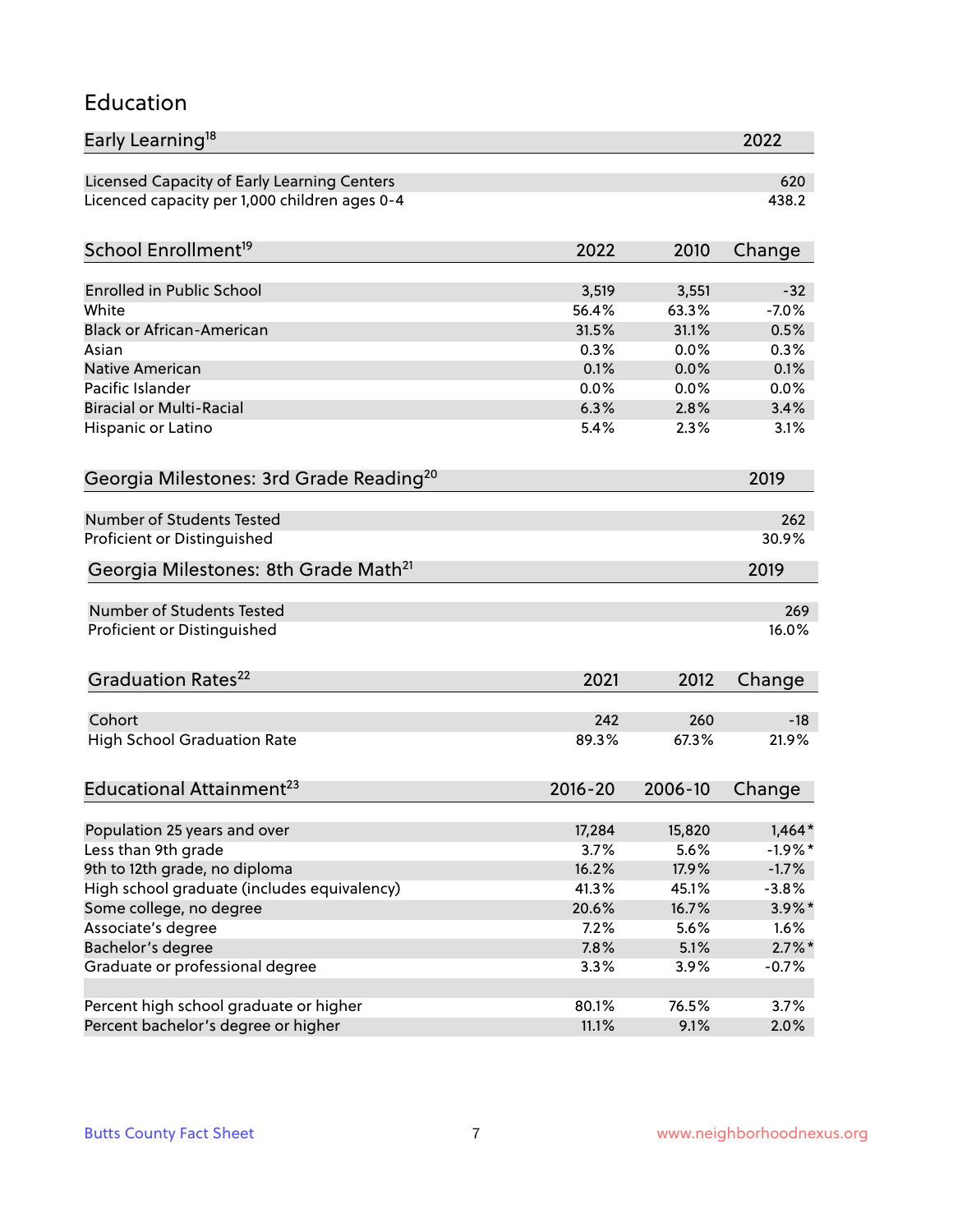### Housing

| Households by Type <sup>24</sup>                     | 2016-20       | 2006-10       | Change             |
|------------------------------------------------------|---------------|---------------|--------------------|
|                                                      |               |               |                    |
| <b>Total households</b>                              | 8,342         | 7,789         | 553*               |
| Family households (families)                         | 73.6%         | 75.9%         | $-2.3%$            |
| With own children under 18 years                     | 26.9%         | 29.1%         | $-2.2%$            |
| Married-couple family                                | 49.6%         | 57.4%         | $-7.8%$ *          |
| With own children of the householder under 18 years  | 16.0%         | 21.6%         | $-5.6\%$ *         |
| Male householder, no wife present, family            | 5.4%          | 4.8%          | $0.6\%$            |
| With own children of the householder under 18 years  | 2.4%          | 2.0%          | 0.4%               |
| Female householder, no husband present, family       | 18.6%         | 13.7%         | 4.9%*              |
| With own children of the householder under 18 years  | 8.5%          | 5.5%          | $3.0\%$ *          |
| Nonfamily households                                 | 26.4%         | 24.1%         | 2.3%               |
| Householder living alone                             | 22.0%         | 19.8%         | 2.2%               |
| 65 years and over                                    | 11.5%         | 8.6%          | 2.9%               |
|                                                      |               |               |                    |
| Households with one or more people under 18 years    | 30.5%         | 33.6%         | $-3.2%$            |
| Households with one or more people 65 years and over | 33.1%         | 25.2%         | $7.9\%$ *          |
|                                                      |               |               |                    |
| Average household size                               | 2.59          | 2.73          | $-0.14$            |
| Average family size                                  | 3.01          | 3.13          | $-0.12$            |
| Housing Occupancy <sup>25</sup>                      | 2016-20       | 2006-10       | Change             |
|                                                      |               |               |                    |
| Total housing units                                  | 9,457         | 9,272         | 185*               |
| Occupied housing units                               | 88.2%         | 84.0%         | 4.2%               |
| Vacant housing units                                 | 11.8%         | 16.0%         | $-4.2%$            |
| Homeowner vacancy rate                               | 4.7           | 2.8           | 1.9                |
| Rental vacancy rate                                  | 2.3           | 3.6           | $-1.3$             |
|                                                      |               |               |                    |
| Units in Structure <sup>26</sup>                     | $2016 - 20$   | 2006-10       | Change             |
| Total housing units                                  | 9,457         | 9,272         | $185*$             |
| 1-unit, detached                                     | 77.8%         | 80.3%         | $-2.5%$            |
| 1-unit, attached                                     | 0.6%          | 2.9%          | $-2.3\%$ *         |
| 2 units                                              | 2.2%          | 1.0%          | $1.2\%$ *          |
| 3 or 4 units                                         | 2.0%          | 1.8%          | 0.2%               |
| 5 to 9 units                                         | 4.1%          | 1.5%          | $2.6\%$ *          |
| 10 to 19 units                                       | 0.2%          | 0.8%          |                    |
|                                                      |               |               | $-0.6%$            |
| 20 or more units<br>Mobile home                      | 0.5%<br>11.6% | 0.7%<br>10.8% | $-0.2%$<br>$0.9\%$ |
| Boat, RV, van, etc.                                  | 0.9%          | 0.2%          | $0.6\%*$           |
|                                                      |               |               |                    |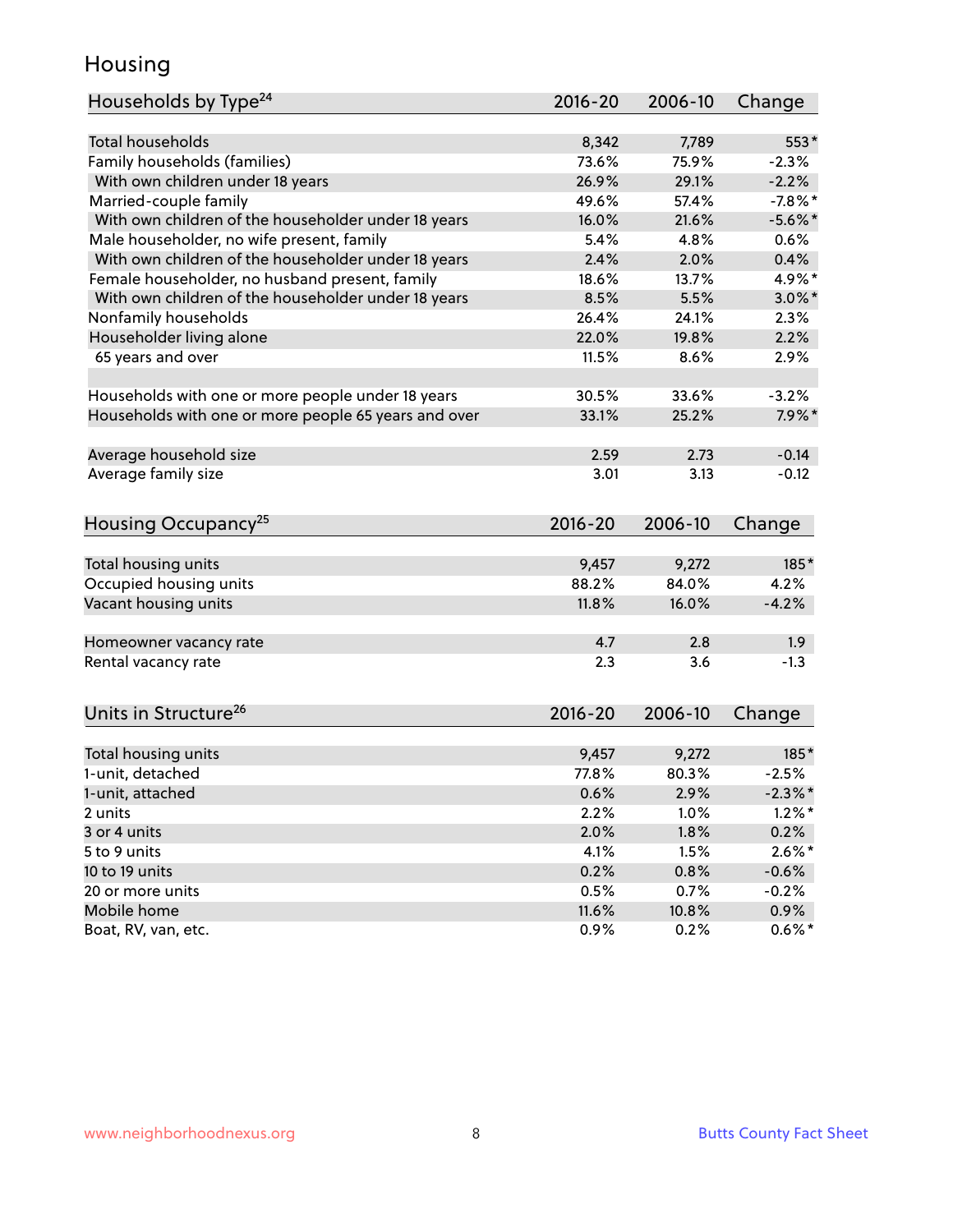# Housing, Continued...

| Year Structure Built <sup>27</sup>             | 2016-20     | 2006-10 | Change      |
|------------------------------------------------|-------------|---------|-------------|
| Total housing units                            | 9,457       | 9,272   | 185*        |
| Built 2014 or later                            | 1.4%        | (X)     | (X)         |
| Built 2010 to 2013                             | 1.1%        | (X)     | (X)         |
| Built 2000 to 2009                             | 29.0%       | 17.6%   | $11.4\%$ *  |
|                                                | 25.7%       | 19.1%   |             |
| Built 1990 to 1999                             |             |         | $6.6\%$ *   |
| Built 1980 to 1989                             | 10.2%       | 15.7%   | $-5.5%$ *   |
| Built 1970 to 1979                             | 16.5%       | 16.0%   | 0.5%        |
| Built 1960 to 1969                             | 6.1%        | 11.2%   | $-5.2%$     |
| Built 1950 to 1959                             | 3.3%        | 6.8%    | $-3.6\%$ *  |
| Built 1940 to 1949                             | 1.4%        | 3.4%    | $-2.0%$     |
| Built 1939 or earlier                          | 5.3%        | 10.0%   | $-4.7\%$ *  |
| Housing Tenure <sup>28</sup>                   | $2016 - 20$ | 2006-10 | Change      |
| Occupied housing units                         | 8,342       | 7,789   | 553*        |
| Owner-occupied                                 | 71.3%       | 76.7%   | $-5.4\%$ *  |
| Renter-occupied                                | 28.7%       | 23.3%   | 5.4%        |
|                                                |             |         |             |
| Average household size of owner-occupied unit  | 2.48        | 2.63    | $-0.16$     |
| Average household size of renter-occupied unit | 2.89        | 3.06    | $-0.17$     |
| Residence 1 Year Ago <sup>29</sup>             | 2016-20     | 2006-10 | Change      |
| Population 1 year and over                     | 24,114      | 23,016  | 1,098*      |
| Same house                                     | 83.8%       | 81.8%   | 1.9%        |
| Different house in the U.S.                    | 15.8%       | 18.0%   | $-2.3%$     |
| Same county                                    | 2.9%        | 4.4%    | $-1.5%$     |
| Different county                               | 12.8%       | 13.6%   | $-0.8%$     |
| Same state                                     | 12.0%       | 12.8%   | $-0.7%$     |
| Different state                                | 0.8%        | 0.9%    | $-0.1%$     |
| Abroad                                         | 0.4%        | 0.1%    | $0.3\%$ *   |
| Value of Housing Unit <sup>30</sup>            | 2016-20     | 2006-10 | Change      |
|                                                |             |         |             |
| Owner-occupied units                           | 5,950       | 5,973   | $-23$       |
| Less than \$50,000                             | 11.1%       | 8.7%    | 2.4%        |
| \$50,000 to \$99,999                           | 17.1%       | 19.8%   | $-2.8%$     |
| \$100,000 to \$149,999                         | 19.3%       | 24.5%   | $-5.2%$     |
| \$150,000 to \$199,999                         | 20.7%       | 17.6%   | 3.1%        |
| \$200,000 to \$299,999                         | 18.9%       | 16.4%   | 2.5%        |
| \$300,000 to \$499,999                         | 11.7%       | 9.4%    | 2.3%        |
| \$500,000 to \$999,999                         | 0.4%        | 2.8%    | $-2.4%$     |
| \$1,000,000 or more                            | 0.8%        | 0.7%    | 0.1%        |
| Median (dollars)                               | 156,700     | 142,900 | 13,800      |
| Mortgage Status <sup>31</sup>                  | $2016 - 20$ | 2006-10 | Change      |
| Owner-occupied units                           | 5,950       | 5,973   | $-23$       |
| Housing units with a mortgage                  | 51.7%       | 69.6%   | $-17.8\%$ * |
| Housing units without a mortgage               | 48.3%       | 30.4%   | 17.8%*      |
|                                                |             |         |             |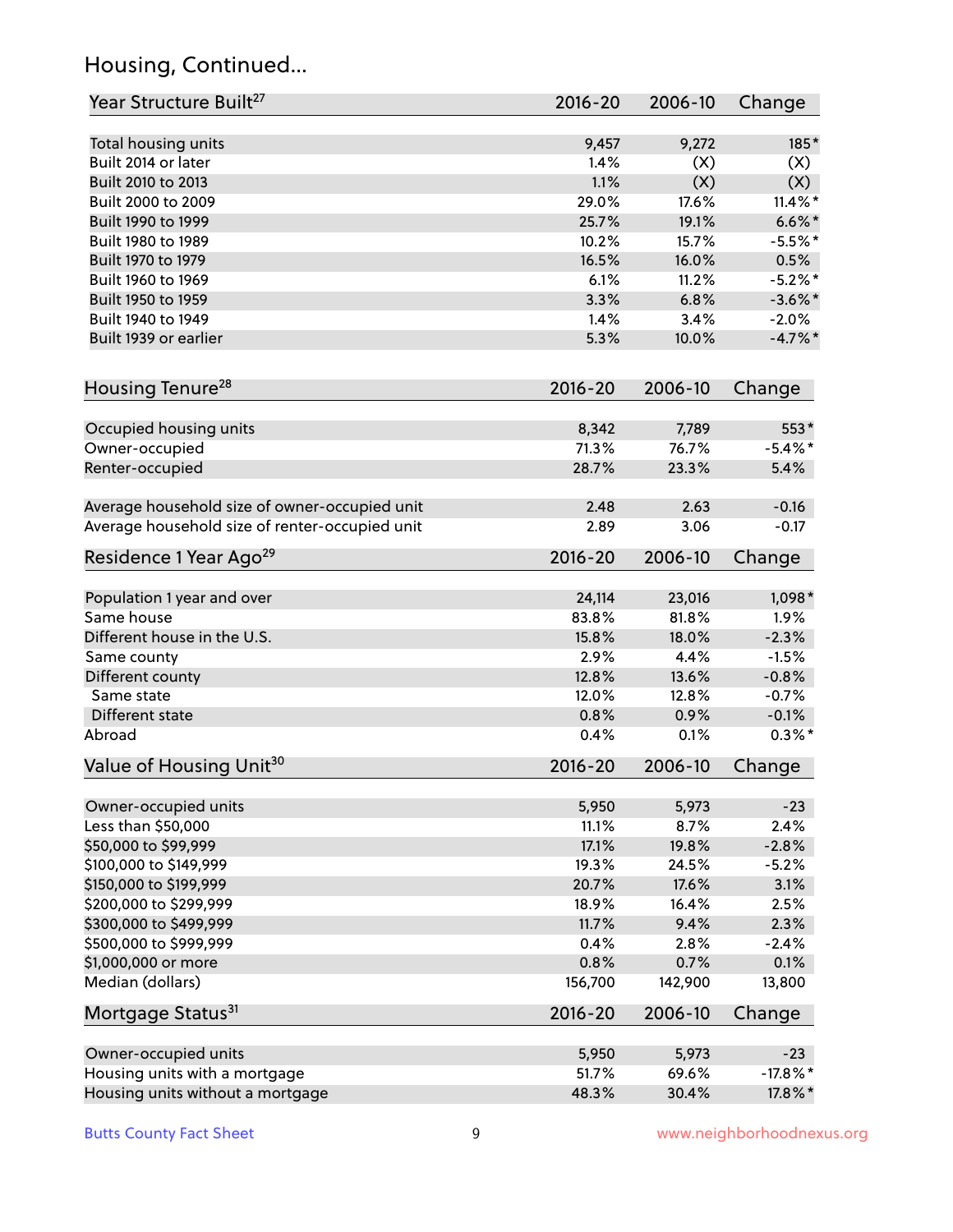# Housing, Continued...

| Selected Monthly Owner Costs <sup>32</sup>                                            | 2016-20     | 2006-10   | Change     |
|---------------------------------------------------------------------------------------|-------------|-----------|------------|
| Housing units with a mortgage                                                         | 3,079       | 4,157     | $-1,078*$  |
| Less than \$300                                                                       | 0.6%        | 1.3%      | $-0.7%$    |
| \$300 to \$499                                                                        | 0.9%        | 2.2%      | $-1.3%$    |
| \$500 to \$999                                                                        | 33.5%       | 27.1%     | 6.3%       |
| \$1,000 to \$1,499                                                                    | 40.8%       | 38.0%     | 2.8%       |
| \$1,500 to \$1,999                                                                    | 18.0%       | 17.4%     | 0.5%       |
| \$2,000 to \$2,999                                                                    | 6.0%        | 13.1%     | $-7.1%$    |
| \$3,000 or more                                                                       | 0.3%        | 1.0%      | $-0.7%$    |
| Median (dollars)                                                                      | 1,149       | 1,226     | $-77$      |
| Housing units without a mortgage                                                      | 2,871       | 1,816     | $1,055*$   |
| Less than \$150                                                                       | 5.1%        | 3.1%      | 1.9%       |
| \$150 to \$249                                                                        | 10.2%       | 21.6%     | $-11.4%$   |
| \$250 to \$349                                                                        | 27.4%       | 25.7%     | 1.8%       |
| \$350 to \$499                                                                        | 29.2%       | 21.1%     | 8.1%       |
| \$500 to \$699                                                                        | 19.3%       | 17.2%     | 2.1%       |
| \$700 or more                                                                         | 8.9%        | 11.3%     | $-2.5%$    |
| Median (dollars)                                                                      | 382         | 351       | 31         |
| Selected Monthly Owner Costs as a Percentage of<br>Household Income <sup>33</sup>     | $2016 - 20$ | 2006-10   | Change     |
| Housing units with a mortgage (excluding units where<br>SMOCAPI cannot be computed)   | 3,079       | 4,157     | $-1,078*$  |
| Less than 20.0 percent                                                                | 54.6%       | 39.5%     | 15.0%*     |
| 20.0 to 24.9 percent                                                                  | 16.2%       | 17.2%     | $-1.0%$    |
| 25.0 to 29.9 percent                                                                  | 5.7%        | 7.1%      | $-1.5%$    |
| 30.0 to 34.9 percent                                                                  | 5.8%        | 5.7%      | 0.1%       |
| 35.0 percent or more                                                                  | 17.7%       | 30.4%     | $-12.7%$ * |
| Not computed                                                                          | $\pmb{0}$   | 0         | 0          |
| Housing unit without a mortgage (excluding units where<br>SMOCAPI cannot be computed) | 2,856       | 1,816     | $1,040*$   |
| Less than 10.0 percent                                                                | 49.8%       | 52.1%     | $-2.3%$    |
| 10.0 to 14.9 percent                                                                  | 14.8%       | 18.3%     | $-3.5%$    |
| 15.0 to 19.9 percent                                                                  | 11.9%       | 7.6%      | 4.3%       |
| 20.0 to 24.9 percent                                                                  | 10.6%       | $8.0\%$   | 2.5%       |
| 25.0 to 29.9 percent                                                                  | 3.0%        | 6.3%      | $-3.3%$    |
| 30.0 to 34.9 percent                                                                  | 2.9%        | 4.2%      | $-1.3%$    |
| 35.0 percent or more                                                                  | 7.0%        | 3.4%      | $3.6\%$ *  |
| Not computed                                                                          | 15          | $\pmb{0}$ | 15         |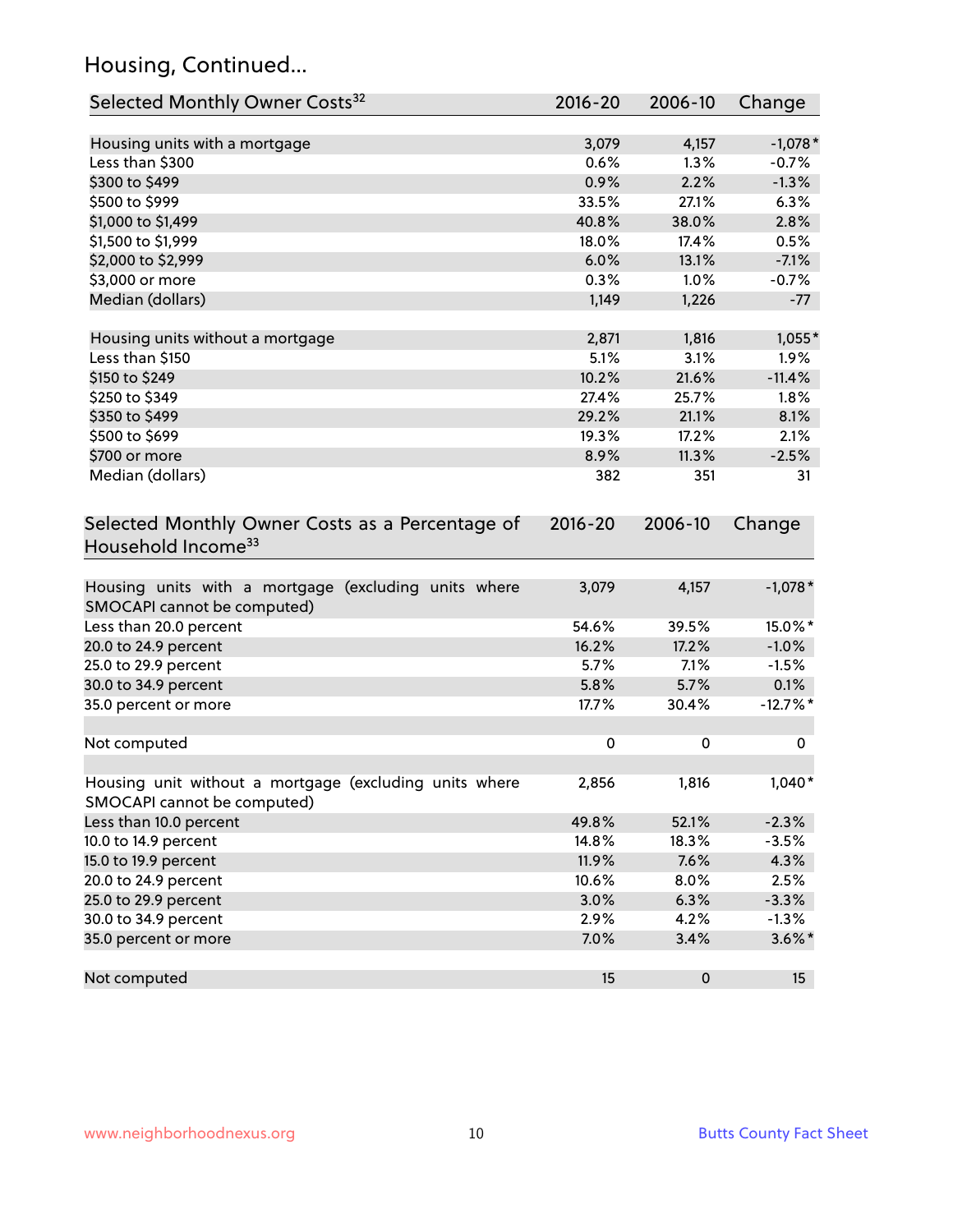# Housing, Continued...

| Gross Rent <sup>34</sup>                                                       | $2016 - 20$ | 2006-10 | Change     |
|--------------------------------------------------------------------------------|-------------|---------|------------|
|                                                                                |             |         |            |
| Occupied units paying rent                                                     | 2,190       | 1,598   | 592*       |
| Less than \$200                                                                | 1.9%        | 3.4%    | $-1.5%$    |
| \$200 to \$499                                                                 | 4.2%        | 12.7%   | $-8.5%$    |
| \$500 to \$749                                                                 | 26.5%       | 33.9%   | $-7.4\%$   |
| \$750 to \$999                                                                 | 31.7%       | 33.7%   | $-2.0%$    |
| \$1,000 to \$1,499                                                             | 27.5%       | 15.2%   | 12.3%*     |
| \$1,500 to \$1,999                                                             | 7.9%        | 1.2%    | $6.8\%$ *  |
| \$2,000 or more                                                                | 0.3%        | 0.0%    | 0.3%       |
| Median (dollars)                                                               | 907         | 750     | $157*$     |
| No rent paid                                                                   | 202         | 218     | $-16$      |
| Gross Rent as a Percentage of Household Income <sup>35</sup>                   | $2016 - 20$ | 2006-10 | Change     |
| Occupied units paying rent (excluding units where GRAPI<br>cannot be computed) | 2,170       | 1,576   | 594*       |
| Less than 15.0 percent                                                         | 8.4%        | 15.3%   | $-6.9%$    |
| 15.0 to 19.9 percent                                                           | 9.8%        | 10.2%   | $-0.4%$    |
| 20.0 to 24.9 percent                                                           | 19.5%       | 11.0%   | $8.6\%*$   |
| 25.0 to 29.9 percent                                                           | 13.8%       | 19.4%   | $-5.6%$    |
| 30.0 to 34.9 percent                                                           | 15.5%       | 4.2%    | $11.3\%$ * |
| 35.0 percent or more                                                           | 32.9%       | 39.9%   | $-7.1%$    |

Not computed and the computed computed and the computed computed computed and  $222$  240  $-18$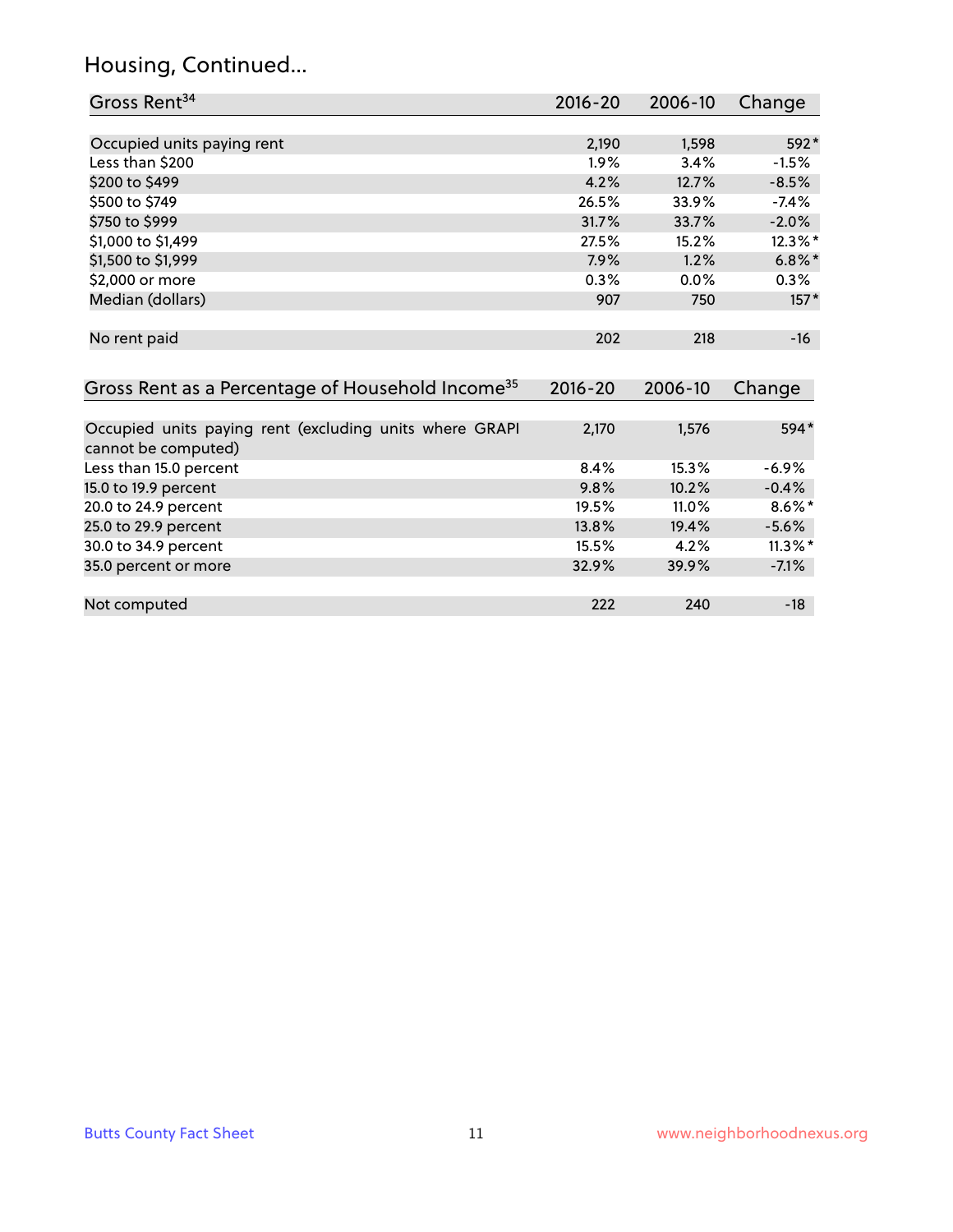# Community Involvement

| Voter Registration and Turnout <sup>36</sup> | 2020   |
|----------------------------------------------|--------|
|                                              |        |
| Active registered voters                     | 16,963 |
| Number voted in Presidential election        | 11.685 |
| Percent voted in Presidential election       | 68.9%  |

# Transportation

| Commuting to Work <sup>37</sup>           | 2016-20     | 2006-10 | Change    |
|-------------------------------------------|-------------|---------|-----------|
|                                           |             |         |           |
| Workers 16 years and over                 | 9,133       | 9,443   | $-310$    |
| Car, truck, or van - drove alone          | 85.8%       | 80.2%   | 5.6%      |
| Car, truck, or van - carpooled            | 6.9%        | 14.7%   | $-7.8\%$  |
| Public transportation (excluding taxicab) | $0.0\%$     | 0.4%    | $-0.4%$   |
| Walked                                    | 0.4%        | 1.7%    | $-1.3%$   |
| Other means                               | $0.9\%$     | $0.9\%$ | 0.1%      |
| Worked at home                            | 5.9%        | 2.1%    | $3.8\%$ * |
|                                           |             |         |           |
| Mean travel time to work (minutes)        | 32.6        | 30.2    | 2.4       |
|                                           |             |         |           |
| Vehicles Available <sup>38</sup>          | $2016 - 20$ | 2006-10 | Change    |
|                                           |             |         |           |
| Occupied housing units                    | 8,342       | 7,789   | 553*      |
| No vehicles available                     | 4.0%        | 6.1%    | $-2.2%$   |
| 1 vehicle available                       | 25.0%       | 25.9%   | $-1.0%$   |
| 2 vehicles available                      | 38.2%       | 36.2%   | $2.0\%$   |
| 3 or more vehicles available              | 32.8%       | 31.7%   | $1.1\%$   |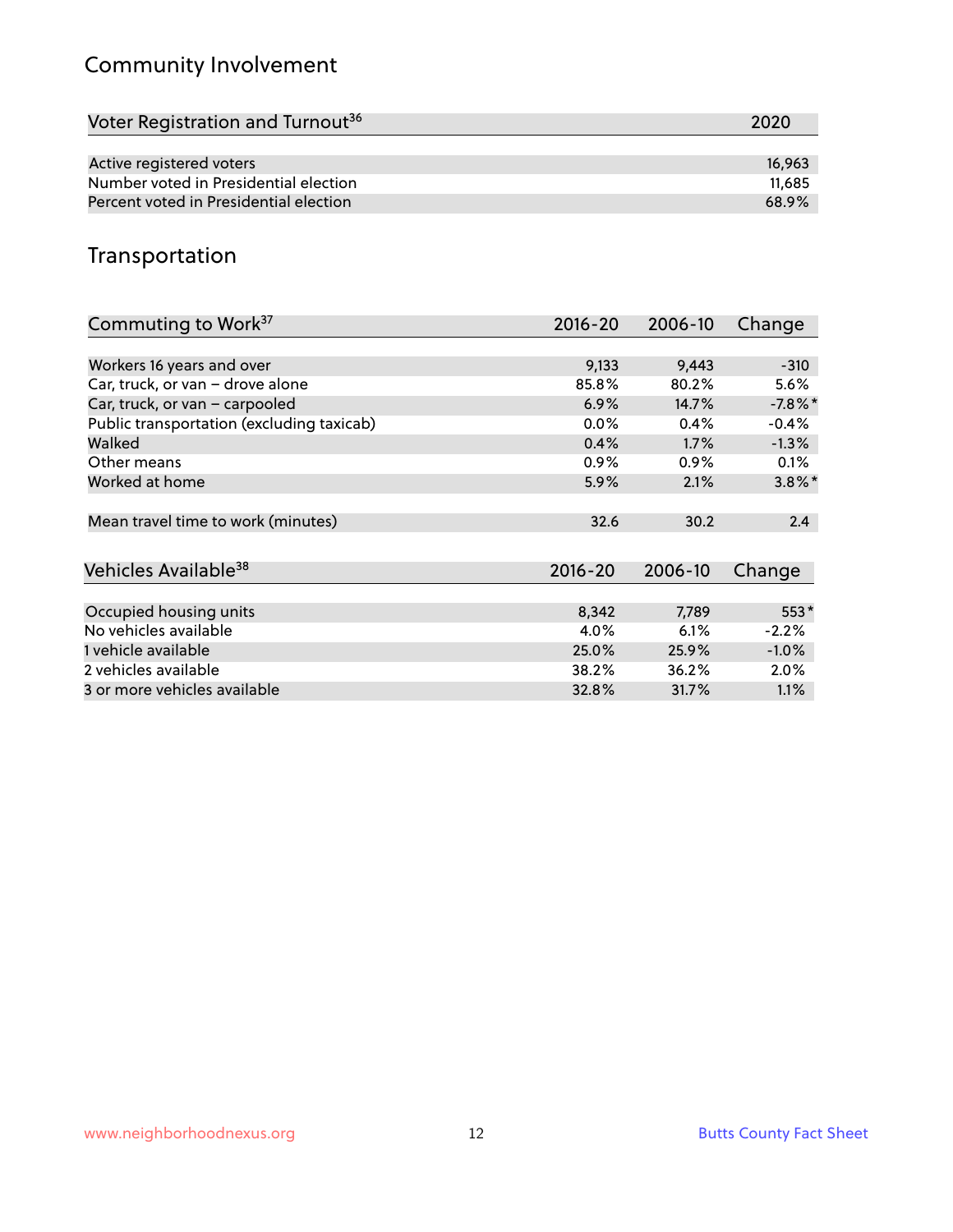#### Health

| Health Insurance coverage <sup>39</sup> | 2016-20 |
|-----------------------------------------|---------|
|-----------------------------------------|---------|

| Civilian Noninstitutionalized Population                | 21,658 |
|---------------------------------------------------------|--------|
| With health insurance coverage                          | 89.5%  |
| With private health insurance coverage                  | 61.5%  |
| With public health coverage                             | 39.9%  |
| No health insurance coverage                            | 10.5%  |
| Civilian Noninstitutionalized Population Under 19 years | 5,270  |
| No health insurance coverage                            | 4.0%   |
| Civilian Noninstitutionalized Population 19 to 64 years | 12,790 |
| In labor force:                                         | 9,028  |
| Employed:                                               | 8,548  |
| With health insurance coverage                          | 88.8%  |
| With private health insurance coverage                  | 50.0%  |
| With public coverage                                    | 6.4%   |
| No health insurance coverage                            | 11.2%  |
| Unemployed:                                             | 480    |
| With health insurance coverage                          | 51.7%  |
| With private health insurance coverage                  | 50.0%  |
| With public coverage                                    | 41.3%  |
| No health insurance coverage                            | 48.3%  |
| Not in labor force:                                     | 3,762  |
| With health insurance coverage                          | 79.2%  |
| With private health insurance coverage                  | 43.5%  |
| With public coverage                                    | 40.7%  |
| No health insurance coverage                            | 20.8%  |

| <b>Health Factors</b> | <b>Most Recent</b> |
|-----------------------|--------------------|
|                       |                    |

| Premature Death (YPLL before age 75 per 100,000 population, age-adjusted) <sup>40</sup> | 10,183.3 |
|-----------------------------------------------------------------------------------------|----------|
| Average number of Physically Unhealthy Days <sup>41</sup>                               | 5.2      |
| Average number of Mentally Unhealthy Days <sup>42</sup>                                 | 5.7      |
| Low Birthweight Births <sup>43</sup>                                                    | 10.5%    |
| Diabetes Prevalence <sup>44</sup>                                                       | 13.4%    |
| HIV Prevalence (per 100,000 population) <sup>45</sup>                                   | 592.4    |
| Rate, Deduplicated ER Visits for Asthma, Ages 0-17 <sup>46</sup>                        | 995.2    |